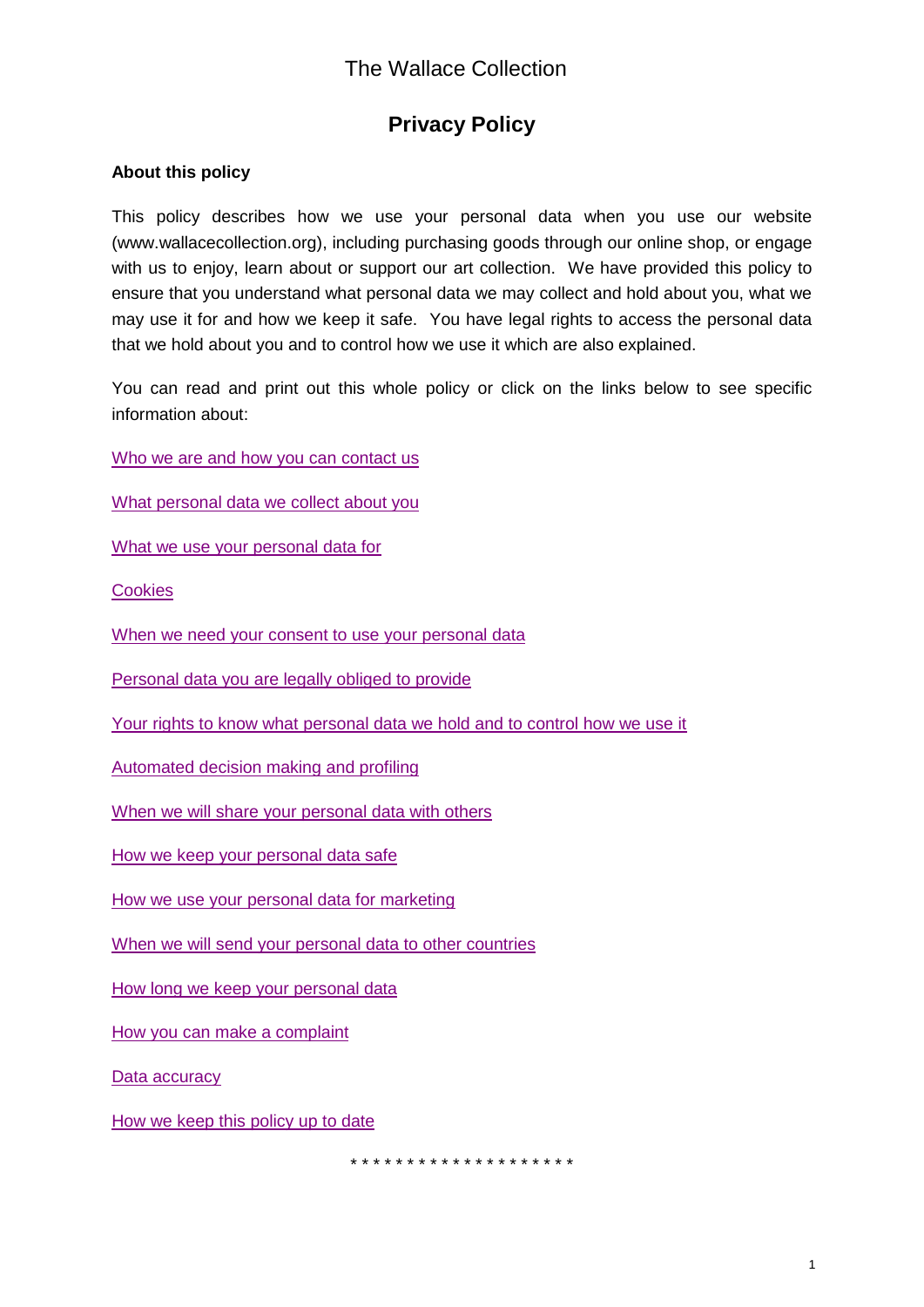### <span id="page-1-0"></span> **Who we are and how you can contact us**

 You know us as the Wallace Collection. When we refer to The Wallace Collection, this means The Wallace Collection and Hertford House Marketing Ltd (Company number 03183595).

03183595).<br>You can contact us in writing at Hertford House, Manchester Square, London, W1U 3BN or by emailing **DataOfficer@wallacecollection.org**. If you would like to speak to us please call us on + 44 (0)20 7563 9512.

#### <span id="page-1-1"></span> **What personal data we collect about you**

We collect:

- **personal data that you provide to us**. There are lots of ways in which you may share your personal data with us, for example, you may visit our website, make a purchase from our online shop, contact us with questions about our collection, post on social media sites that we run, arrange to hire Hertford House for an event, become a friend or donor or attend our events. The personal data that you provide to us may include your name, address, e-mail address and phone number as well as financial and credit card information, family relationships, date of birth and interests.
- **personal data that we receive from third parties.** If we work with other businesses or use sub-contractors these parties may collect personal data about you which they will share with us. For example, we may receive feedback from a sub-contractor we have instructed to help us provide you with goods or services that you have requested such as a courier company.
- **personal data about your use of our website.** This is technical information and includes details such as your IP address, your login information, browser type and version, time zone setting, browser plug-in types and versions, operating system and platform, as well as details of how you navigated to our website and where you went when you left, what pages or products you viewed or searched for, page response times, download errors, length of visits to certain pages, page interaction information (such as scrolling, clicks, and mouse-overs), and any phone number used to call our customer service number.

#### <span id="page-1-2"></span>**What we use your personal data for**

We use your personal data in the following ways:

 **personal data that you provide to us** is used to: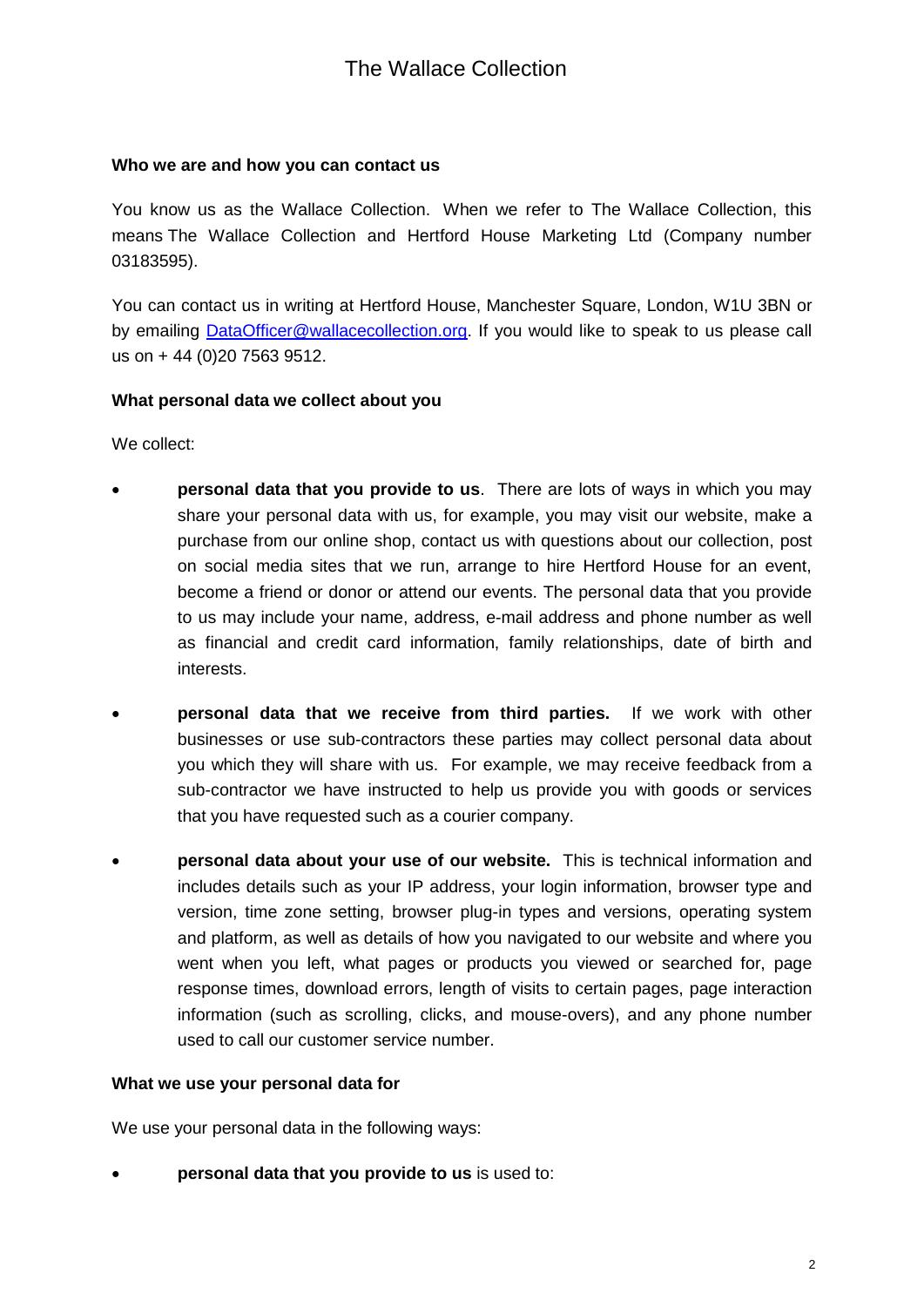- provide you with the information, products and services that you request from us
- provide you with marketing information, including details of future events and activities and opportunities to support the Wallace Collection, in accordance with your marketing preferences (see How we use your personal data for marketing)
- manage and administer the Wallace Collection
- review and improve our goods and service
- to further our charitable aims, including undertaking fundraising activities
- to inform on future events and activities at the Wallace Collection
- **personal data that we receive from third parties** is combined with the personal data that you provide to us and used for the purposes described above.
- **personal data about your use of our website** is used to:
	- administer our website and for internal operations, including troubleshooting, data analysis, testing, research, statistical and survey purposes
	- to improve our website to ensure that content is presented in the most effective manner for you and for your computer or mobile device
	- to allow you to participate in interactive features of our service, when you choose to do so
	- as part of our efforts to keep our site safe and secure
	- to measure or understand the effectiveness of advertising we serve to you and others, and to deliver relevant advertising to you
	- to make suggestions and recommendations to you and other users of our site about goods or services that may interest you or opportunities to support the Wallace Collection

#### <span id="page-2-0"></span>**Cookies**

 Our website uses cookies to distinguish you from other users of our website. This helps us to provide you with a good experience when you browse our website and also allows us to improve our website. For detailed information on the cookies we use and the purposes for which we use them see our **Cookie policy**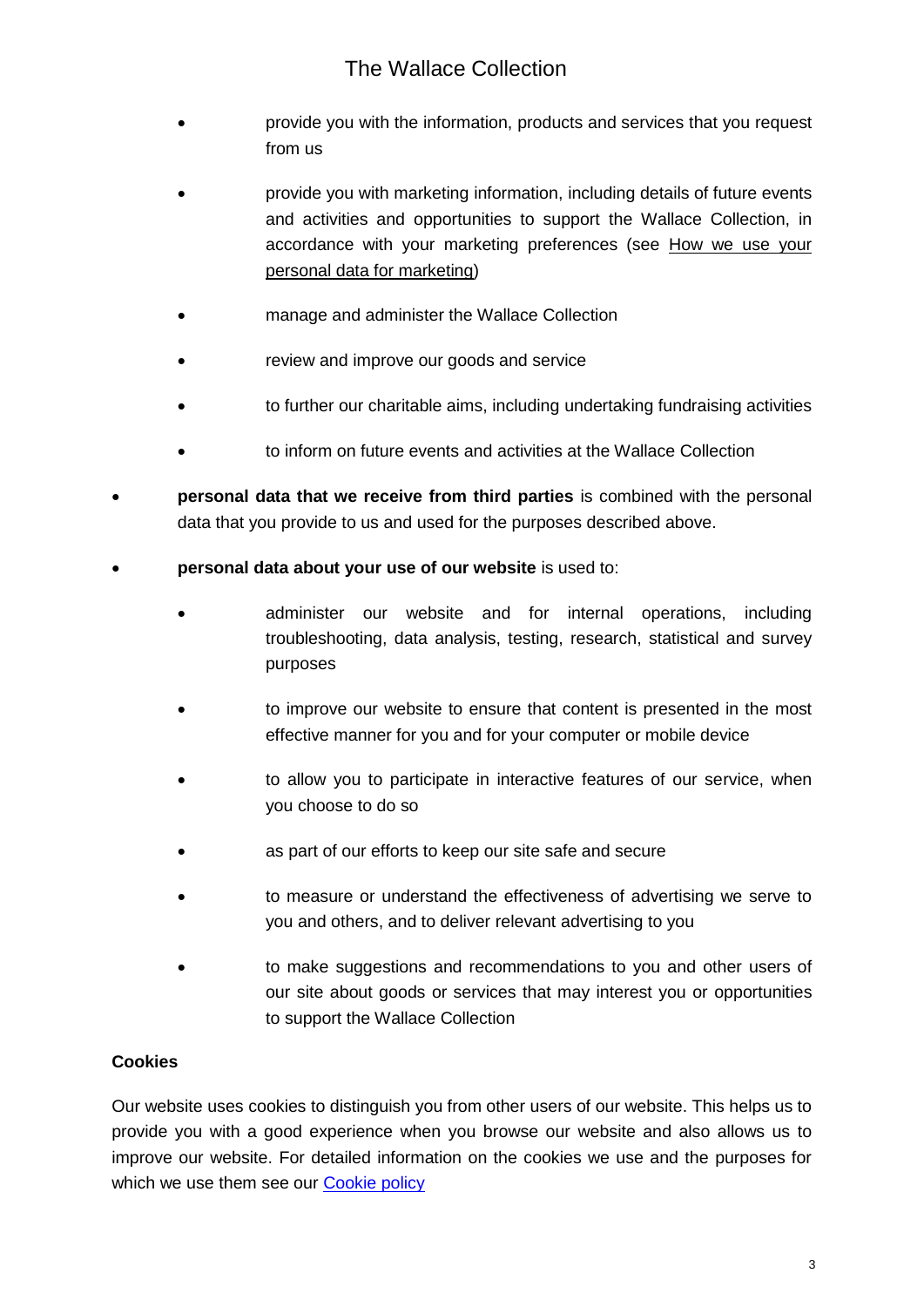#### <span id="page-3-0"></span> **When we need your consent to use your personal data**

 Whilst we always want you to be aware of how we are using your personal data, this does not necessarily mean that we are required to ask for your consent before we can use it. In the day to day running of our business we may use your personal data without asking for your consent because:

- to provide you with good you purchase from our online shop we are entering into and carrying out our obligations under a contract with you e.g.
- we need to use your personal data for our own legitimate purposes (such as the administration and management of our business and the improvement of our services) and our doing so will not interfere with your privacy rights

 In some circumstances we may wish to use your personal data for a different purpose which does require your consent. In these circumstances we will explain to you how we wish to use your data and ask for your consent. You are not required to give consent just because we ask for it. If you do give consent you can change your mind and withdraw it at a later date.

date.<br>Please refer to the section on <u>How we use your personal data for marketing</u> to read about marketing consents.

#### <span id="page-3-1"></span> **Personal data you are legally obliged to provide**

 You are not under a legal obligation to provide us with any of your personal data but please note that if you elect not to provide us with your personal data we may be unable to provide our goods or services to you.

#### <span id="page-3-2"></span> **Your rights to know what personal data we hold and to control how we use it**

 You have a legal right to know what personal data we hold about you - this is called the right of subject access. You can exercise this right by sending us a written request at any time. Please mark your letter **"Subject Access Request"** and send it to us by post or email using the details in the Who we are and how you can contact us section.

You also have rights to:

- Prevent your personal data being used for marketing purposes (see How we use your personal data for marketing for further details)
- have inaccurate personal data corrected, blocked or erased
- object to decisions being made about you by automated means or to your personal data being used for profiling purposes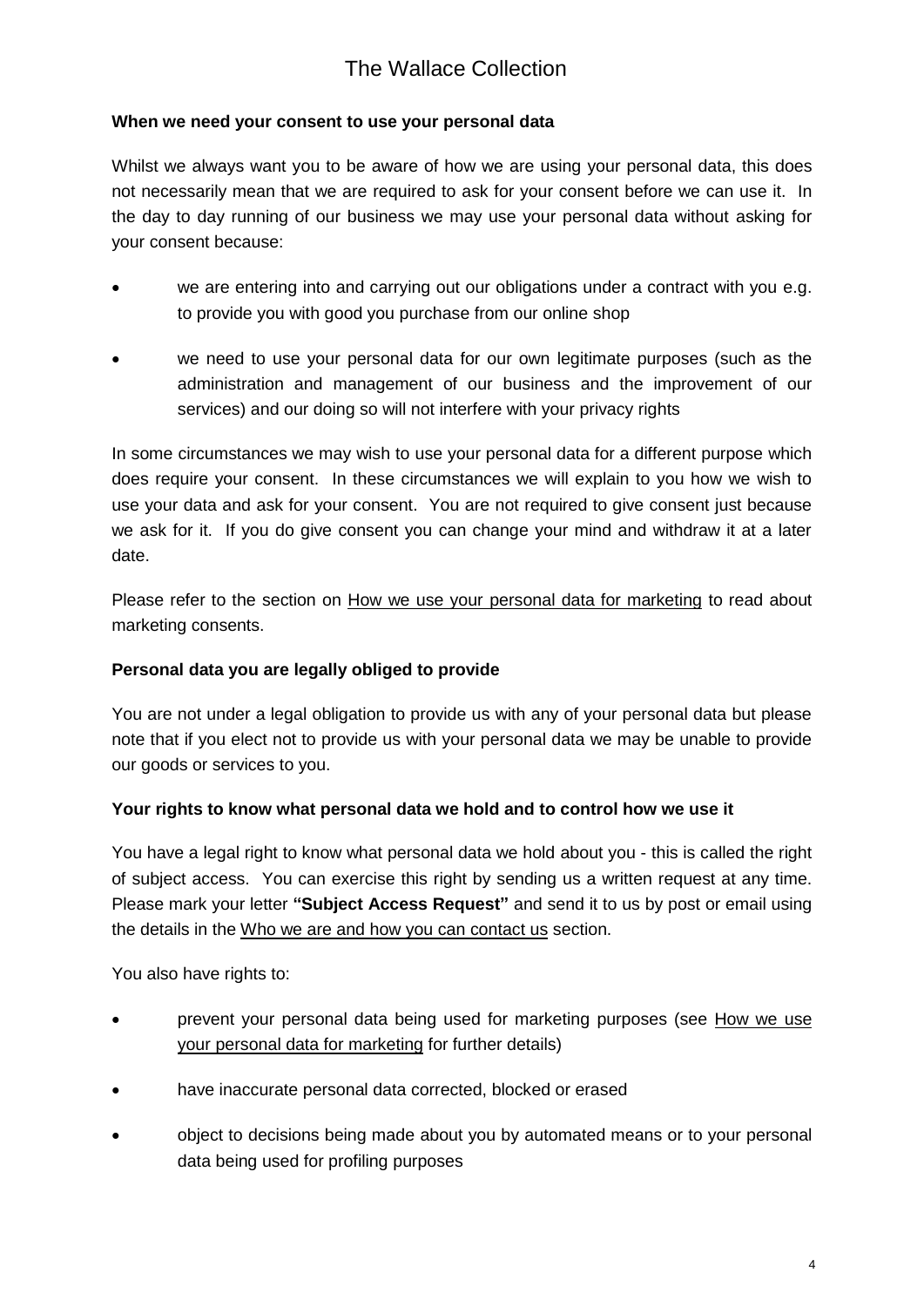- object to our using your personal data in ways that are likely to cause you damage or distress
- restrict our use of your personal data
- require that we delete your personal data
- require that we provide you, or anyone that you nominate, with a copy of any personal data you have given us in a structured electronic form such as a CSV file

 You can find full details of your personal data rights on the Information Commissioner's Office website at ww.ico.org.uk.

#### <span id="page-4-0"></span> **Automated decision making and profiling**

 We may analyse your data in order to continue to improve our understanding of our target audiences and of our supporters. This is with a view to providing world class, transformative, visitor-focused experiences, customer service and educational engagement, and to look at ways in which we might in the future use the latest technologies to improve and personalise the services that we offer.

 As part of this, we may analyse personal information collected from you, and occasionally from third parties, to create a profile of your interests and preferences so that we can contact you in the most appropriate way and with the most relevant information.

 You are entitled to ask that we do not make automated decisions about you or use your personal data for profiling purposes. Please refer to the section on Your rights to know what personal data we hold and to control how we use it for details on how to exercise your rights.

#### <span id="page-4-1"></span> **When we will share your personal data with others**

We share your data with the following people in the day to day running our business:

- with goods or services that you have requested from us any business partners, suppliers and sub-contractors we work with to provide you
- advertisers and advertising networks (see How we use your personal data for marketing for more information
- analytics and search engine providers that assist us in the improvement and optimisation of our site
- The Wallace Collection in America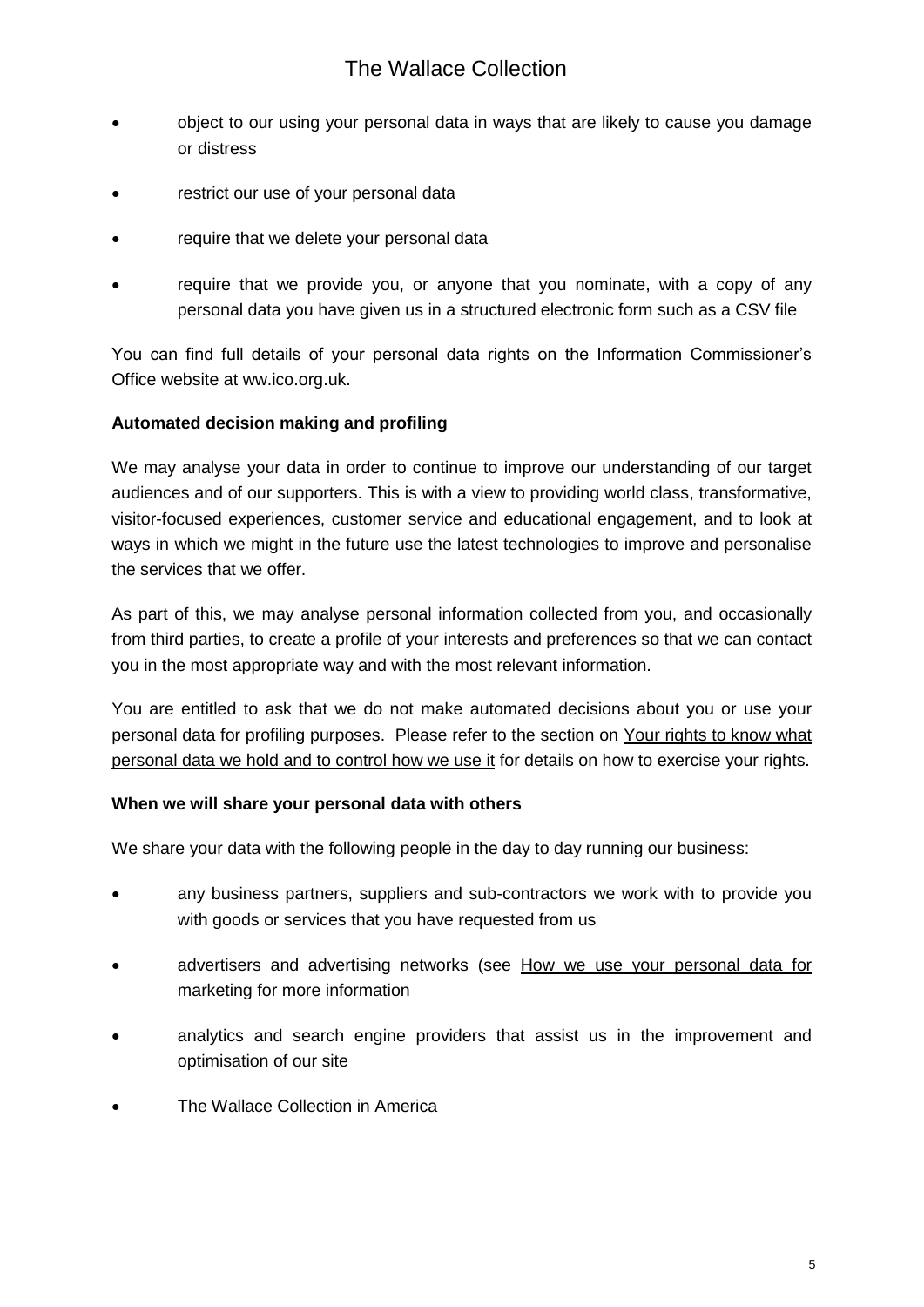We may also share your personal information with third parties on a one-off basis, for example, if we are under a duty to disclose or share your personal data in order to comply with any legal obligation, or in order to enforce or apply the terms of any contract we enter into with you and other agreements or to protect the rights, property, or safety of our customers, ourselves or others. This includes exchanging information with other companies and organisations for the purposes of fraud protection and credit risk reduction

#### <span id="page-5-0"></span> **How we keep your personal data safe**

 We take every care to ensure that your personal data is kept secure. The security measures we take include:

- storing your personal data on our secure servers
- encrypting any payment transactions made through our website
- ensuring that our staff receive regular data security awareness training
- keeping paper records to a minimum and ensuring that those we do have are stored in locked filing cabinets on our office premises
- maintaining up to date firewalls and anti-virus software to minimise the risk of unauthorised access to our systems
- enforcing a strict policy on the use of mobile devices and out of office working

 Please remember that you are responsible for keeping your passwords secure. If we have given you (or you have chosen) a password which enables you to access certain parts of our website, you are responsible for keeping this password confidential. Please do not to share your passwords with anyone.

 Unfortunately, sending information via the internet is not completely secure. Although we will do our best to protect your personal data, we cannot guarantee the security of personal data sent to our website; you send us personal data at your own risk. Once we have received your personal data, we will use strict procedures and security features (some of which are described above) to try to prevent unauthorised access.

#### <span id="page-5-1"></span> **How we use your personal data for marketing**

We will add your details to our marketing database if:

- you make an enquiry about our goods or services
- you buy our goods or services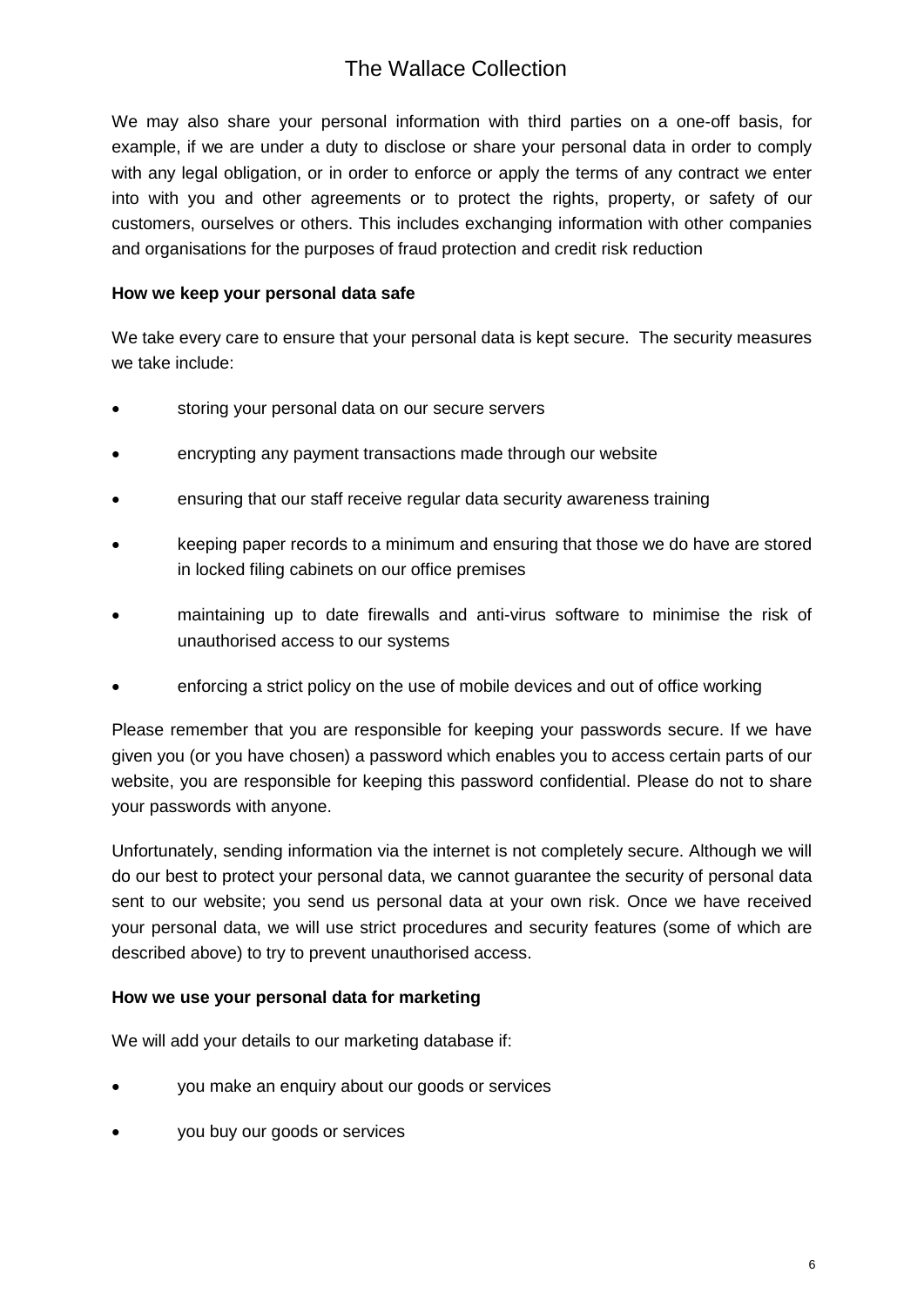- so that we can send you updates about our goods and services you have told a third party that you would like them to pass us your contact details
- receive marketing communications from us. you have notified us when providing your personal data that you would like to

 We may send you marketing communications by email, telephone, automated calls, text message or post.

 You can ask us to only send you marketing communications by particular methods (for example, you may be happy to receive emails from us but not telephone calls), about specific subjects (for example you may wish to receive notifications of special events but prefer not to receive requests for donations or you may ask us not to send you any marketing communications at all.

 We may ask you to indicate your marketing preferences when we first collect your data. You can check and update your current marketing preferences at any time by calling or emailing us using the details set out in the Who we are and how you can contact us section above.

 We will only share your personal data with third parties for marketing purposes if you provide us with your consent to do so by ticking a box on a form we use to collect your personal data.

#### <span id="page-6-0"></span> **When we will send your personal data to other countries**

 Your personal data may be transferred to, and stored at, a destination outside the European Economic Area ("EEA") by us or by our sub-contractors. The current database of donors/supporters is stored on a cloud system based in the US with a supplier who is registered under the Privacy Shield, monitored and enforced by the U.S. Department of authorities. We will take all steps reasonably necessary to ensure that your data is treated securely and in accordance with this privacy policy. Commerce and Federal Trade and compliant with European and Swiss data protection

 Following an expression of legitimate interest in the Wallace Collection's activities, if you are an US resident or have strong connections with the USA, we may seek your consent to share your information with the Wallace Collection in America inc., a Foundation run by a board of trustees and a registered 501(c)3 organisation encouraging tax-deductible gifts under US law, to advertise specific US-based events and facilitate possible future donations. Any sharing of data in these circumstances is subject to strict agreements with the Wallace Collection that ensure that the highest standards when collecting and using personal data are met. are met.<br>7<br>7<br>7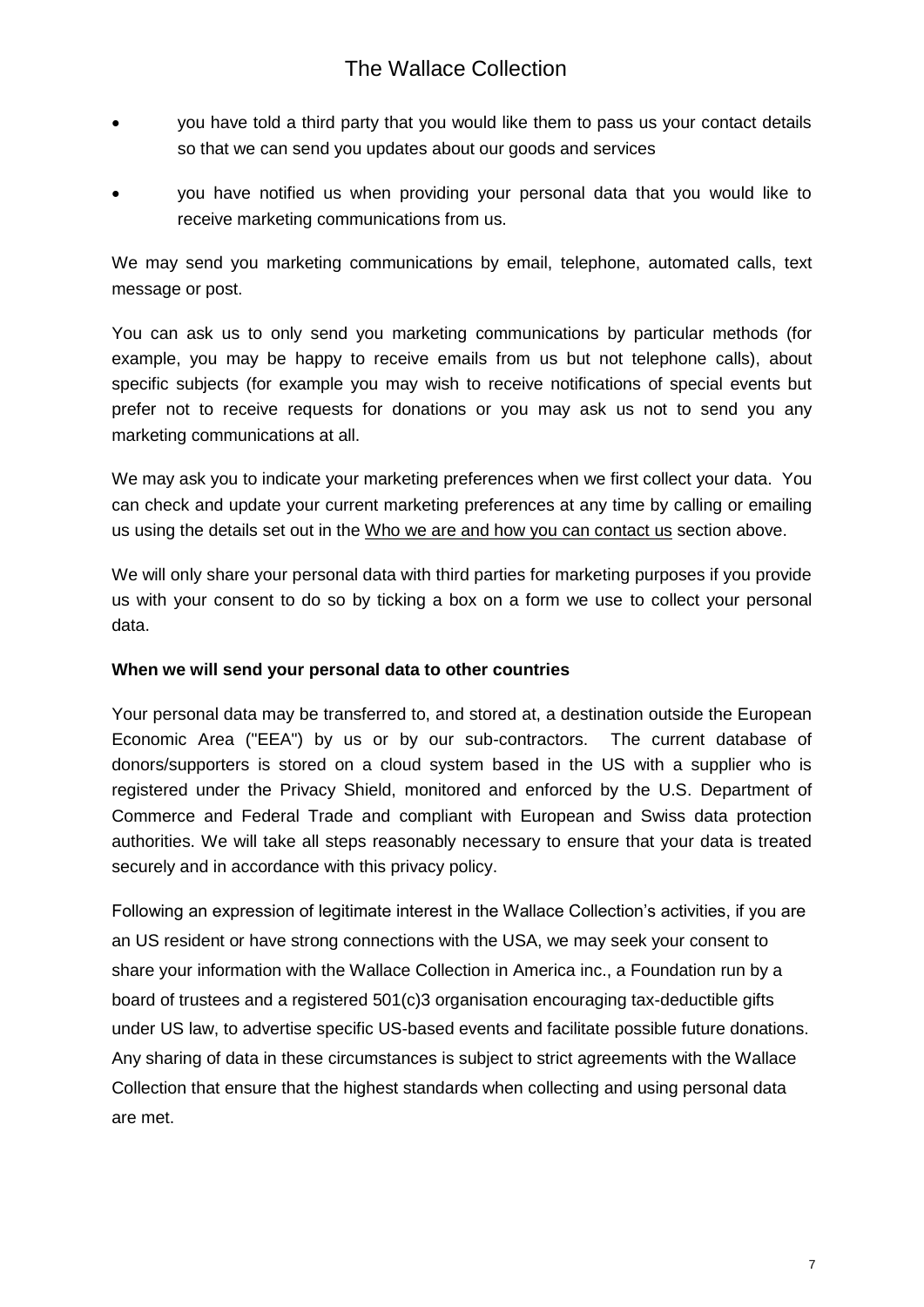#### <span id="page-7-0"></span> **How long we keep your personal data**

 We only keep your personal data for as long as we actually need it. By way of example, we will keep:

- for marketing purposes a record of public event bookers whilst active and then delete two years after the last event booked.
- a record of Friends and Benefactors scheme members as long as the contact is active and for two years after membership lapses or is cancelled.

A full copy of our retention schedule is available on request.

 Please note that we may anonymise your personal data or use it for statistical purposes. We keep anonymised and statistical data indefinitely but we take care to ensure that such data can no longer identify or be connected to any individual.

### <span id="page-7-1"></span> **How you can make a complaint**

 If you are unhappy with the way we have used your personal data please contact us using the contact details set out in the Who we are and how you can contact us section above.

you can do by visiting [www.ico.org.uk.](http://www.ico.org.uk/) Whilst you are not required to do so, we encourage you to contact us directly to discuss any concerns that you may have and to allow us an opportunity to address these before you contact the Information Commissioner's Office. You are also entitled to make a complaint to the Information Commissioner's Office which

### <span id="page-7-2"></span>**Data Accuracy**

 The Wallace Collection relies on their customers to advise us that they need to keep their personal data up to date. In order to ensure the personal data that we keep is accurate, we ask that changes related to your personal data, e.g change of address is notified to us. You can do this by emailing **DataOfficer@wallacecollection.org** 

#### <span id="page-7-3"></span> **How we keep this policy up to date**

 We will review and update this policy from time to time. This may be to reflect a change in the goods or services we offer or to our internal procedures or it may be to reflect a change in the law.

 The easiest way to check for updates is by looking for the latest version of this policy on our website or you can contact us (see Who we are and how to contact us) to ask us to send you the latest version of our policy.

 Each time we update our policy we will update the policy version number shown at the end of the policy and the date on which that version of the policy came into force.